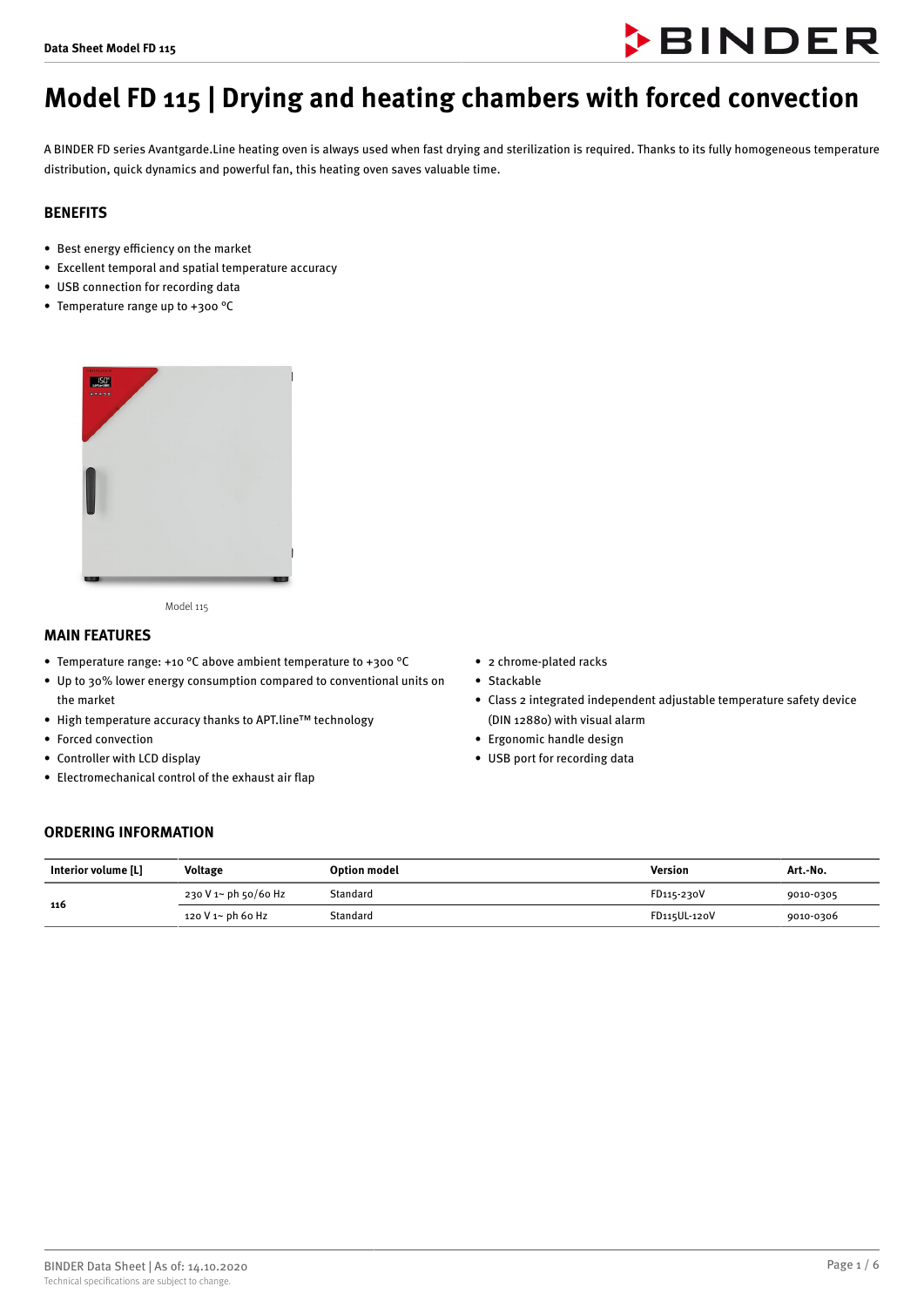

# **TECHNICAL DATA**

| <b>Description</b>                                                           | FD115-230V <sup>1</sup> | FD115UL-120V <sup>1</sup> |
|------------------------------------------------------------------------------|-------------------------|---------------------------|
| <b>Article Number</b>                                                        | 9010-0305               | 9010-0306                 |
| Performance Data Temperature                                                 |                         |                           |
| Temperature range +10 $\degree$ C above ambient temperature to $[\degree C]$ | 300                     | 300                       |
| Temperature variation at 150 °C [ $\pm$ K]                                   | 1.7                     | 1.7                       |
| Temperature fluctuation at 150 °C [ $\pm$ K]                                 | 0.3                     | 0.3                       |
| Heating-up time to 150 °C [min]                                              | 18                      | 18                        |
| Recovery time after 30 seconds door open at 150 °C [min]                     | 4                       | 4                         |
| Air change data                                                              |                         |                           |
| Air change (approx.) at 100 °C [x/h]                                         | 32                      | 32                        |
| <b>Electrical data</b>                                                       |                         |                           |
| Rated Voltage [V]                                                            | 230                     | 120                       |
| Power frequency [Hz]                                                         | 50/60                   | 60                        |
| Nominal power [kW]                                                           | 1.3                     | 1.4                       |
| Unit fuse [A]                                                                | 6.3                     | 12.5                      |
| Phase (Nominal voltage)                                                      | $1\sim$                 | $1\sim$                   |
| <b>Measures</b>                                                              |                         |                           |
| Interior volume [L]                                                          | 116                     | 116                       |
| Net weight of the unit (empty) [kg]                                          | 57                      | 57                        |
| Permitted load [kg]                                                          | 150                     | 150                       |
| Load per rack [kg]                                                           | 30                      | 30                        |
| Wall clearance back [mm]                                                     | 160                     | 160                       |
| Wall clearance sidewise [mm]                                                 | 100                     | 100                       |
| <b>Internal Dimensions</b>                                                   |                         |                           |
| Width [mm]                                                                   | 550                     | 550                       |
| Height [mm]                                                                  | 550                     | 550                       |
| Depth [mm]                                                                   | 385                     | 385                       |
| Doors                                                                        |                         |                           |
| Unit doors                                                                   | $\mathbf 1$             | $\mathbf{1}$              |
| Housing dimensions not incl. fittings and connections                        |                         |                           |
| Width net [mm]                                                               | 710                     | 710                       |
| Height net [mm]                                                              | 735                     | 735                       |
| Depth net [mm]                                                               | 605                     | 605                       |
| Environment-specific data                                                    |                         |                           |
| Energy consumption at 150 °C [Wh/h]                                          | 340                     | 340                       |
| Sound-pressure level [dB(A)]                                                 | 43                      | 43                        |
| Fixtures                                                                     |                         |                           |
| Number of shelves (std./max.)                                                | 2/5                     | 2/5                       |

1 All technical data is specified for unloaded units with standard equipment at an ambient temperature of +22 °C  $\pm$ 3 °C and a power supply voltage fluctuation of ±10 %. The temperature data is determined to BINDER factory standard following DIN 12880, observing the recommended wall clearances of 10 % of the height, width, and depth of the inner chamber. Technical data refers to 100 % fan speed. All indications are average values, typical for units produced in series. We reserve the right to change technical specifications at any time.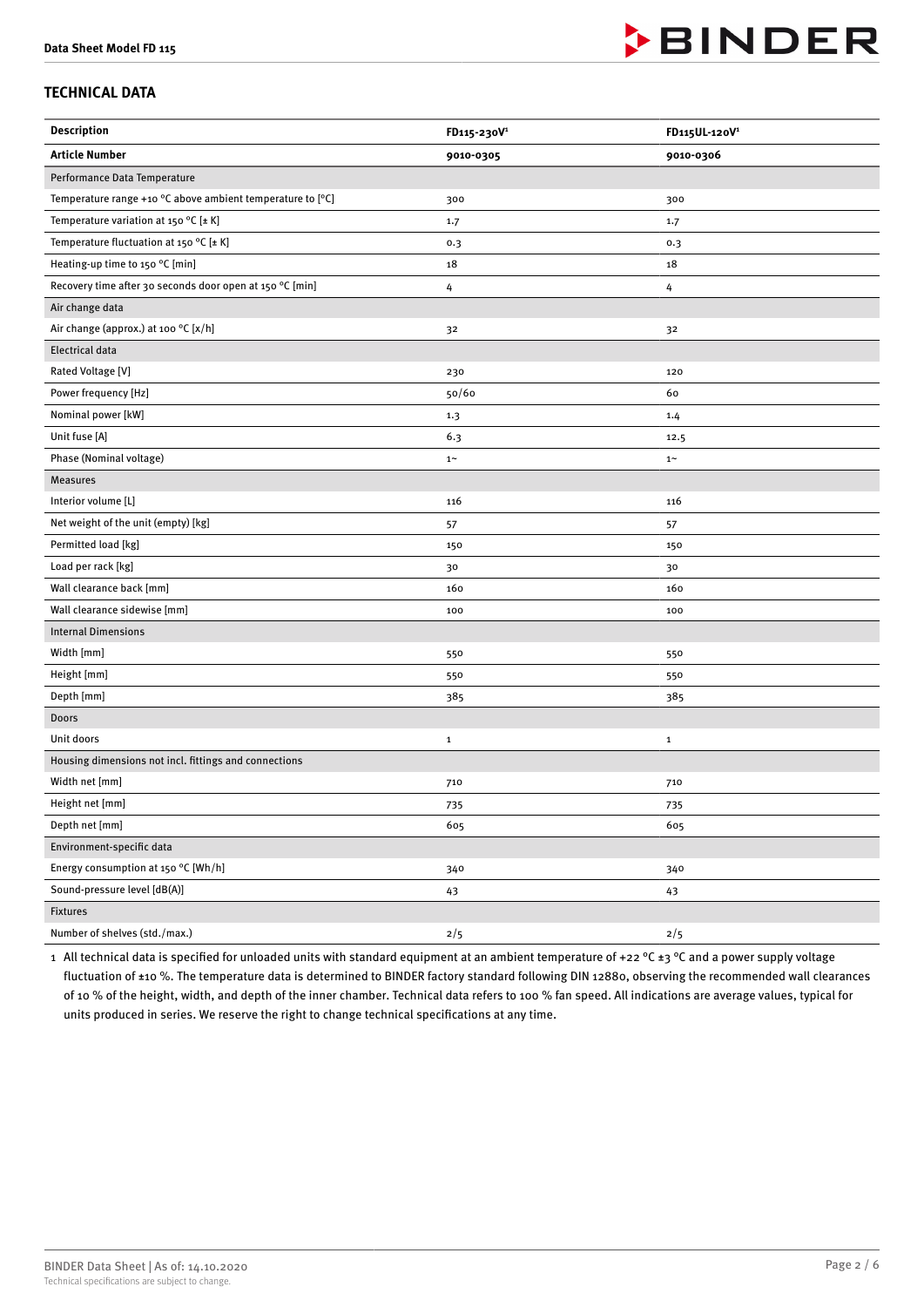

# **DIMENSIONS incl. 5ttings and connections [mm]**



# **OPTIONS**

| <b>Designation</b>                                    | <b>Description</b>                                                                                                                                                                | $\star$                  | Art.-No.  |
|-------------------------------------------------------|-----------------------------------------------------------------------------------------------------------------------------------------------------------------------------------|--------------------------|-----------|
|                                                       | left                                                                                                                                                                              |                          |           |
|                                                       | 10 mm                                                                                                                                                                             | 01                       | 8012-1276 |
|                                                       | 30 mm                                                                                                                                                                             | 01                       | 8012-1016 |
|                                                       | 50 mm                                                                                                                                                                             | 01                       | 8012-1020 |
|                                                       | 100 mm                                                                                                                                                                            | 01                       | 8012-1027 |
|                                                       | right                                                                                                                                                                             |                          |           |
|                                                       | 10 <sub>mm</sub>                                                                                                                                                                  | 01                       | 8012-1269 |
| Access port with silicone<br>plug                     | 30 mm                                                                                                                                                                             | 01                       | 8012-1015 |
|                                                       | 50 mm                                                                                                                                                                             | 01                       | 8012-1019 |
|                                                       | 100 mm                                                                                                                                                                            | 01                       | 8012-1028 |
|                                                       | top                                                                                                                                                                               |                          |           |
|                                                       | 10 mm                                                                                                                                                                             | 01                       | 8012-1263 |
|                                                       | 30 mm                                                                                                                                                                             | 01                       | 8012-1364 |
|                                                       | 50 mm                                                                                                                                                                             | 01                       | 8012-1380 |
|                                                       | 100 mm                                                                                                                                                                            | 01, 10                   | 8012-1671 |
| <b>Alarm function for</b><br>overheating              | Switchable acoustic alarm, with adjustable limit value on the independent temperature safety device                                                                               | $\overline{\phantom{0}}$ | 8012-1636 |
| Analog output 4-20 mA                                 | for temperature values (output not adjustable)                                                                                                                                    | 02                       | 8012-1624 |
| Calibration certificate,<br>expanded                  | for temperature; for extending the measurement in center of chamber to include another test temperature                                                                           |                          | 8012-1116 |
|                                                       | for temperature, measurement in center of chamber at specified temperature                                                                                                        | $\overline{\phantom{a}}$ | 8012-1135 |
| Calibration certificate,                              | temperature measurement incl. certificate and 27 measuring points at specified temperature                                                                                        |                          | 8012-1594 |
| temperature                                           | temperature measurement incl. certificate, 15-18 measuring points at specified temperature                                                                                        |                          | 8012-1573 |
|                                                       | temperature measurement incl. certificate, 9 measuring points at specified temperature                                                                                            | $\overline{\phantom{a}}$ | 8012-1552 |
| Class 3.1 independent<br>temperature safety<br>device | with visual alarm (DIN 12880)                                                                                                                                                     | 04, 12                   | 8012-1643 |
| Clock                                                 | battery-backed                                                                                                                                                                    |                          | 8012-1641 |
| Door gasket                                           | made of FKM, silicone-free                                                                                                                                                        | 03                       | 8012-1650 |
| Door lock                                             | lockable door handle                                                                                                                                                              |                          | 8012-1665 |
| <b>Ethernet interface</b>                             | for Multi Management Software APT-COM™                                                                                                                                            |                          | 8012-0988 |
| Gas-tight option model                                | Incl. additional measures for the greatest possible impermeability to gas; not in conjunction with access port or interior<br>lighting option                                     | 09                       | 8012-1685 |
| Heating output,<br>reinforced                         | For faster heating up time and improved recovery time; max. 300 $^{\circ}$ C; not in conjunction with load management option                                                      |                          |           |
|                                                       | 120/230 V option model                                                                                                                                                            | $\overline{\phantom{a}}$ | 8012-1057 |
| <b>HEPA air filter</b>                                | On fresh air supply for unit; filter classification H14 (acc. to. EN 1822-1:2009, > 99.995% at 0.3 $\mu$ m)                                                                       | $\overline{\phantom{a}}$ | 8012-1051 |
| Inert gas connection                                  | With gas inlet and outlet, Ø 10 mm, incl. additional measures for the greatest possible impermeability to gas; not in<br>conjunction with access port or interior lighting option | $\overline{\phantom{0}}$ | 8012-1691 |
| Inner chamber,<br>reinforced                          | max. total load 170 kg                                                                                                                                                            |                          | 8012-1054 |

\* Notes › See last page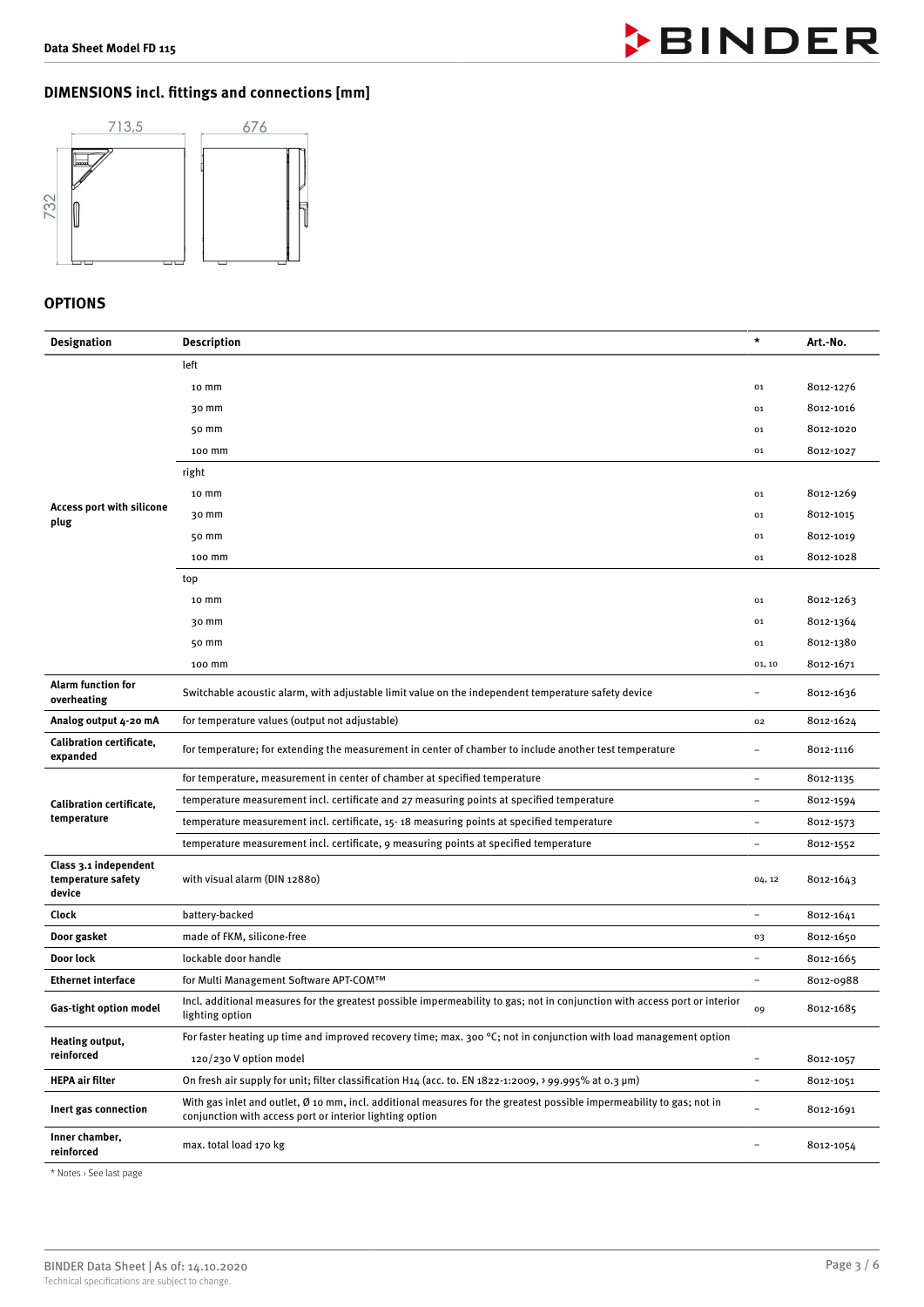# **BINDER**

| <b>Designation</b>                         | <b>Description</b>                                                                       |   | Art.-No.  |
|--------------------------------------------|------------------------------------------------------------------------------------------|---|-----------|
| Interior lighting                          | with 15 W light bulb                                                                     |   |           |
|                                            | 120 V option model                                                                       |   | 8012-1632 |
|                                            | 230/240 V option model                                                                   | - | 8012-1628 |
| <b>Measurement of air</b><br>exchange rate | in accordance with ASTM D5374, definition and protocol according to ambient temperature  |   | 8012-1195 |
| Pt 100 temperature<br>sensor               | additional flexible Pt 100, interior, for displaying the temperature on the unit display |   | 8012-1620 |
| Viewing window and<br>interior lighting    | viewing window (triple insulating glass) in door, 370 x 370 mm, and 15 W interior        |   |           |
|                                            | 120 V option model                                                                       |   | 8012-1706 |
|                                            | 230 V option model                                                                       |   | 8012-1704 |

\* Notes › See last page

# **ACCESSORIES**

| <b>Designation</b>             | <b>Description</b>                                                                                                                                                                                                                                     | $\star$                  | Art.-No.  |
|--------------------------------|--------------------------------------------------------------------------------------------------------------------------------------------------------------------------------------------------------------------------------------------------------|--------------------------|-----------|
| APT-COM™ 4 BASIC-              | for simple logging and documentation requirements with up to 5 networked units.                                                                                                                                                                        |                          |           |
| Edition                        | version 4, BASIC edition                                                                                                                                                                                                                               | 19                       | 9053-0039 |
| APT-COM™ 4 GLP-<br>Edition     | for working under GLP-compliant conditions. Measured values are documented in a tamper-proof way in line with the<br>requirements of FDA Regulation 21 CFR 11.                                                                                         |                          |           |
|                                | version 4, GLP edition                                                                                                                                                                                                                                 | 19                       | 9053-0042 |
| APT-COM™ 4                     | convenient unit and user management built on the BASIC edition. Suitable for networking up to 100 units.                                                                                                                                               |                          |           |
| <b>PROFESSIONAL-Edition</b>    | version 4, PROFESSIONAL edition                                                                                                                                                                                                                        | 19                       | 9053-0040 |
| Data Logger Kit                | T 350: For continuous temperature logging from o °C to 350 °C; kit includes 1 data logger, Pt 100 sensor with 2 m<br>extension cable and 1 magnetic fixture for mounting to the BINDER unit                                                            |                          | 8012-0714 |
| Data Logger Software           | LOG ANALYZE software kit, configuration and evaluation software for all BINDER Data Logger Kits (incl. USB data cable)                                                                                                                                 | 19                       | 8012-0821 |
| Instrument tray                | with lid made from 18/8 stainless steel, stackable, dimensions: 230 x 133 x 45 mm                                                                                                                                                                      | ÷                        | 4022-0123 |
|                                | with lid made from 18/8 stainless steel, stackable, dimensions: 315 x 215 x 60 mm                                                                                                                                                                      | $\overline{\phantom{a}}$ | 4022-0124 |
| pH-neutral detergent           | concentrated, for gentle remove of residual contaminants; 1 kg                                                                                                                                                                                         |                          | 1002-0016 |
|                                | IQ/OQ documents - supporting documents for validation performed by customers, consisting of: IQ/OQ checklists incl.<br>calibration guide and comprehensive unit documentation; parameters: temperature, $CO2$ , $O2$ , pressure, depending on<br>unit  |                          |           |
|                                | Digital in PDF format                                                                                                                                                                                                                                  |                          | 7057-0001 |
|                                | Hard copy inside folder                                                                                                                                                                                                                                |                          | 7007-0001 |
| <b>Qualification documents</b> | IQ/OQ/PQ documents - supporting documents for validation performed by customers, according to customer<br>requirements, PQ section added to qualification folder $IQ/OQ$ ; parameters: temperature, $CO_2$ , $O_2$ – or pressure,<br>depending on unit |                          |           |
|                                | Digital in PDF format                                                                                                                                                                                                                                  |                          | 7057-0005 |
|                                | Hard copy inside folder                                                                                                                                                                                                                                |                          | 7007-0005 |
| Rack                           | chrome plated                                                                                                                                                                                                                                          |                          | 6004-0167 |
|                                | stainless steel                                                                                                                                                                                                                                        |                          | 6004-0151 |
| Rack, heavy load               | Stainless steel, max. load per rack 70 kg                                                                                                                                                                                                              | $\overline{\phantom{a}}$ | 6004-0199 |
| <b>Rubber pads</b>             | set anti-slip feet                                                                                                                                                                                                                                     |                          | 8012-1887 |
| Shelf, perforated              | Stainless steel                                                                                                                                                                                                                                        |                          | 6004-0183 |
| <b>Table on castors</b>        | stable cart, casters with locking brakes, dimensions: W 1,000 x D 800 x H 780 mm                                                                                                                                                                       | $\overline{\phantom{a}}$ | 9051-0018 |
|                                |                                                                                                                                                                                                                                                        |                          |           |

\* Notes › See last page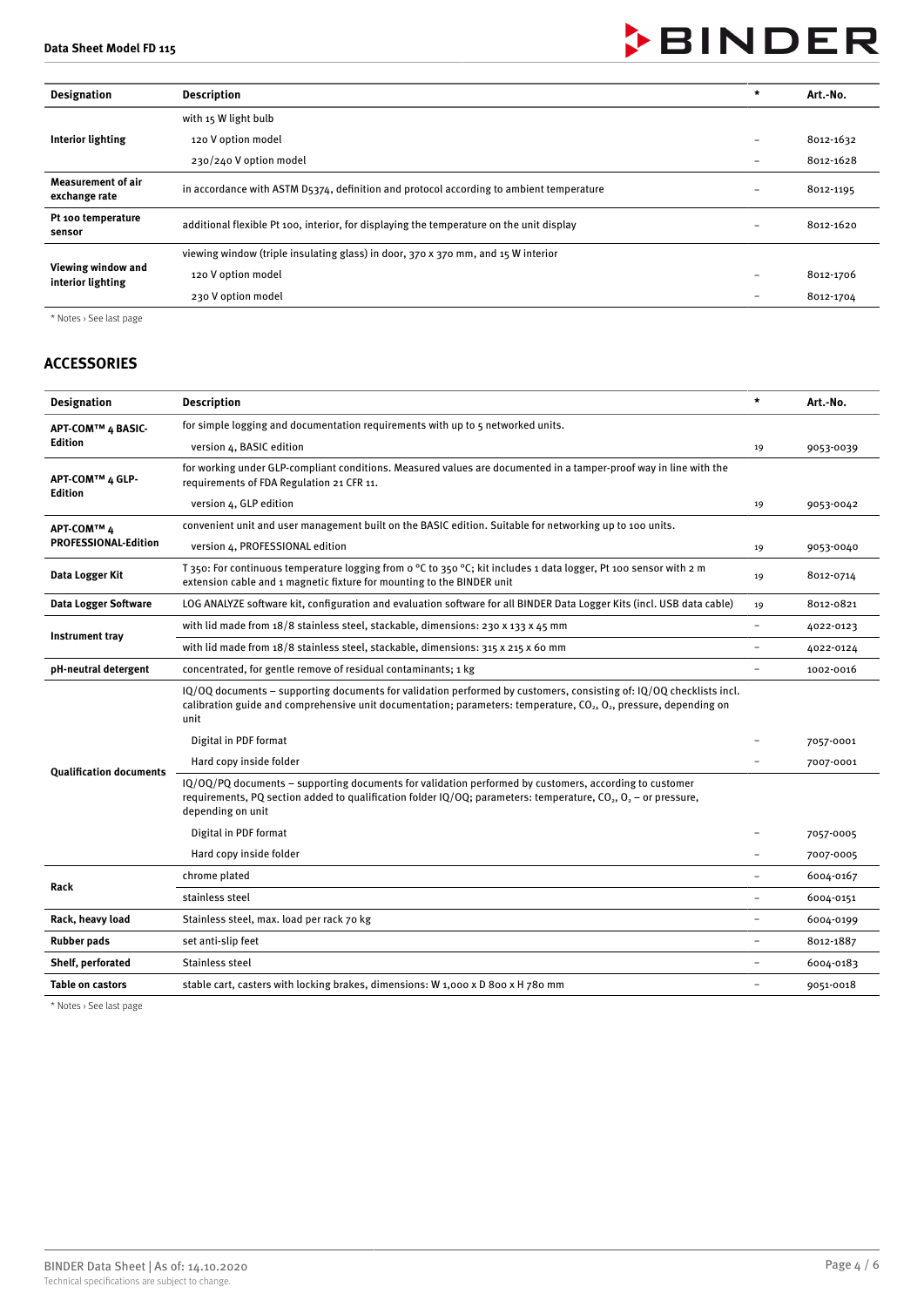

# **SERVICES**

| <b>Designation</b>                              | <b>Description</b>                                                                                                              | $\star$                  | Art.-No.  |
|-------------------------------------------------|---------------------------------------------------------------------------------------------------------------------------------|--------------------------|-----------|
| <b>Installation services</b>                    |                                                                                                                                 |                          |           |
| Unit installation                               | Unpacking and setting up of unit, connecting to existing connections, and checking function                                     | 13, 18                   | DL10-0100 |
| Unit instructions                               | Unit function instructions for operation and programming of the controller                                                      | 18                       | DL10-0500 |
| Preventive maintenance                          |                                                                                                                                 |                          |           |
| Maintenance                                     | Functional testing of all electrical and mechanical components, short calibration, documentation in the<br>maintenance schedule | 14, 18                   | DL20-0200 |
| <b>Calibration services</b>                     |                                                                                                                                 |                          |           |
| Measurement of air exchange rate                | including certificate (in accordance with ASTM D5374)                                                                           | 14, 16, 17,<br>18        | DL33-0000 |
| Temperature calibration                         | Expansion – including certificate, each additional measuring point in center of chamber at specified test<br>temperature        | 14, 16, 17,<br>18        | DL30-0102 |
|                                                 | Temperature calibration with 1 measuring point in center of chamber at a specified test temperature,<br>including certificate   | 14, 16, 17,<br>18        | DL30-0101 |
| Temperature measurement, 18<br>measuring points | Temperature measurement with 18 measuring points at a specified test temperature, including certificate                         | 14, 16, 17,<br>18        | DL30-0118 |
| Temperature measurement, 27<br>measuring points | Temperature measurement with 27 measuring points at a specified test temperature, including certificate                         | 14, 16, 17,<br>18        | DL30-0127 |
| Temperature measurement, 9<br>measuring points  | Temperature measurement with 9 measuring points at a specified test temperature, including certificate                          | 14, 16, 17,<br>18        | DL30-0109 |
| <b>Validation services</b>                      |                                                                                                                                 |                          |           |
| Execution of IQ/OQ                              | Execution of IQ/OQ in accordance with qualification folder                                                                      | 15, 18                   | DL40-0100 |
| Execution of IQ/OQ/PQ                           | Execution of IQ/OQ/PQ in accordance with qualification folder                                                                   | 15, 18                   | DL44-0500 |
| <b>Warranty service</b>                         |                                                                                                                                 |                          |           |
| Warranty extension from 2 to 3 years            | The warranty is extended from 2 to 3 years from the delivery date, wear parts are excluded                                      | $\overline{\phantom{0}}$ | DL00-3041 |
| Warranty extension from 2 to 5 years            | The warranty is extended from 2 to 5 years from the delivery date, wear parts are excluded                                      | $\overline{\phantom{0}}$ | DL00-3042 |

\* Notes › See last page